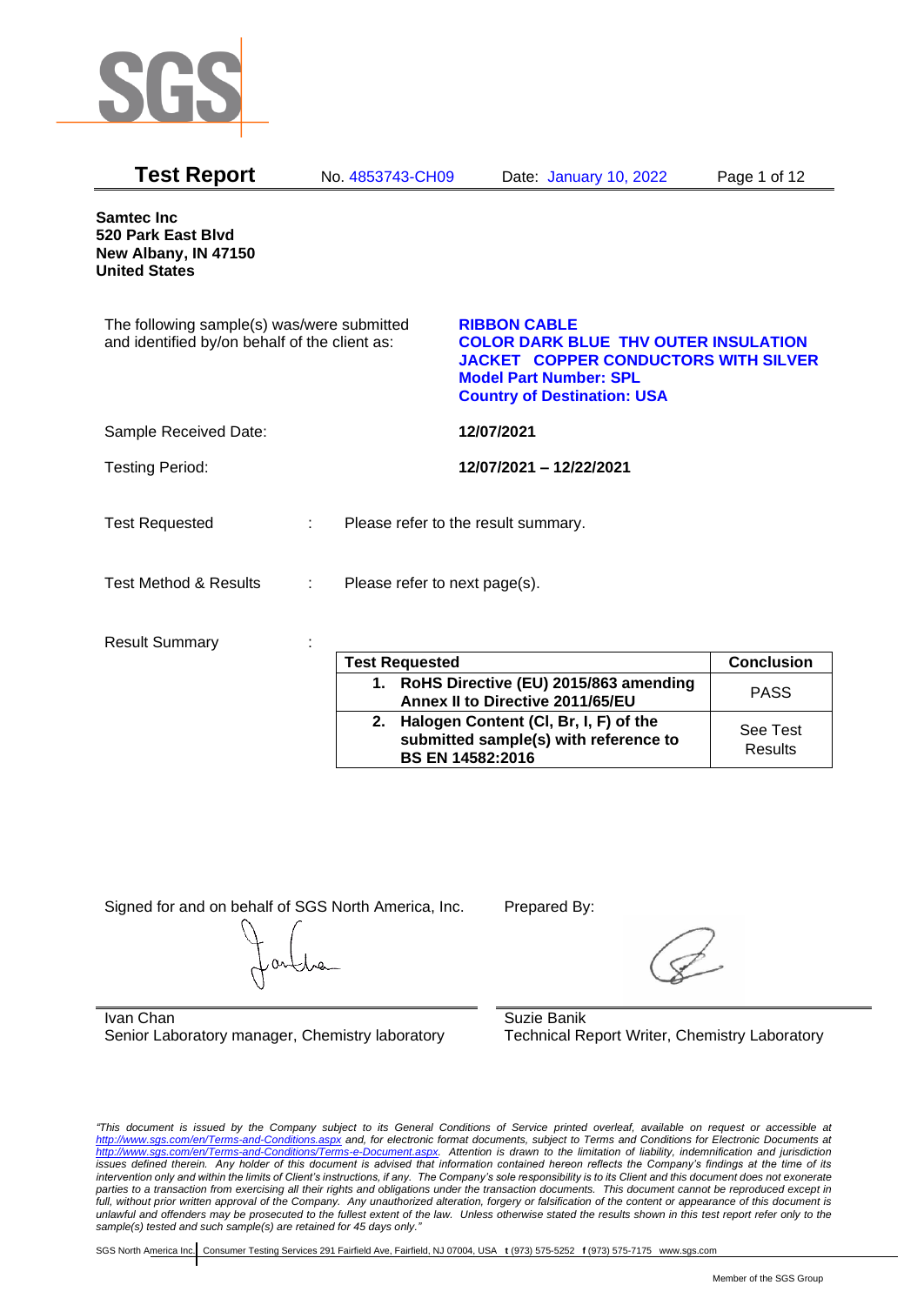

**Test Report** No. 4853743-CH09 Date: January 10, 2022 Page 2 of 12

## **1. RoHS Directive (EU) 2015/863 amending Annex II to Directive 2011/65/EU.**

Testing was done at an SGS Affiliate Laboratory:

## Test Part Description :

| <b>Specimen</b><br>No. | <b>SGS Sample ID</b> | <b>Description</b>                                                       |
|------------------------|----------------------|--------------------------------------------------------------------------|
| conductor with         |                      | HKT21-061819.022 Metal w/ silvery plating (base: coppery metal) - Copper |
|                        |                      | Silver plating.                                                          |

2. HKT21-061819.023 Blue soft plastic - THV outer jacket.

Remarks :

- $(1)$  1 mg/kg = 1 ppm = 0.0001%
- (2) MDL = Method Detection Limit
- (3)  $ND = Not detected$  ( < MDL)
- $(4)$  "-" = Not Regulated

## **RoHS Directive (EU) 2015/863 amending Annex II to Directive 2011/65/EU.**

Test Method : With reference to IEC 62321-4:2013+A1:2017, IEC62321-5:2013, IEC62321-7-2:2017, IEC62321-6:2015 and IEC62321-8:2017, analyzed by ICP-OES, UV-Vis and GC-MS.

(Decision

Rule: please refer to appendix 1: Category 1).

| Test Item(s)                  | Limit | Unit   | MDL.           | 023.      |
|-------------------------------|-------|--------|----------------|-----------|
| Cadmium (Cd).                 | 100   | mg/kg. | 2              | ΝD        |
| Lead (Pb).                    | 1,000 | mg/kg. | $\overline{c}$ | <b>ND</b> |
| Mercury (Hg).                 | 1,000 | mg/kg. | $\overline{c}$ | <b>ND</b> |
| Hexavalent Chromium (Cr(VI)). | 1,000 | mg/kg. | 8              | ΝD        |
| Sum of PBBs.                  | 1,000 | mg/kg. |                | ND        |
| Monobromobiphenyl.            |       | mg/kg. | 5              | <b>ND</b> |
| Dibromobiphenyl.              |       | mg/kg. | 5              | ND        |
| Tribromobiphenyl.             |       | mg/kg. | 5              | ND        |
| Tetrabromobiphenyl.           |       | mg/kg. | 5              | ΝD        |
| Pentabromobiphenyl.           |       | mg/kg. | 5              | ΝD        |
| Hexabromobiphenyl.            |       | mg/kg. | 5              | ND        |
| Heptabromobiphenyl.           |       | mg/kg. | 5              | ND        |
| Octabromobiphenyl.            |       | mg/kg. | 5              | ND        |
| Nonabromobiphenyl.            |       | mg/kg. | 5              | ND        |
| Decabromobiphenyl.            |       | mg/kg. | 5              | ΝD        |
| Sum of PBDEs.                 | 1,000 | mg/kg. |                | ND        |

*"This document is issued by the Company subject to its General Conditions of Service printed overleaf, available on request or accessible at <http://www.sgs.com/en/Terms-and-Conditions.aspx> and, for electronic format documents, subject to Terms and Conditions for Electronic Documents at [http://www.sgs.com/en/Terms-and-Conditions/Terms-e-Document.aspx.](http://www.sgs.com/en/Terms-and-Conditions/Terms-e-Document.aspx) Attention is drawn to the limitation of liability, indemnification and jurisdiction issues defined therein. Any holder of this document is advised that information contained hereon reflects the Company's findings at the time of its intervention only and within the limits of Client's instructions, if any. The Company's sole responsibility is to its Client and this document does not exonerate parties to a transaction from exercising all their rights and obligations under the transaction documents. This document cannot be reproduced except in full, without prior written approval of the Company. Any unauthorized alteration, forgery or falsification of the content or appearance of this document is unlawful and offenders may be prosecuted to the fullest extent of the law. Unless otherwise stated the results shown in this test report refer only to the sample(s) tested and such sample(s) are retained for 45 days only."*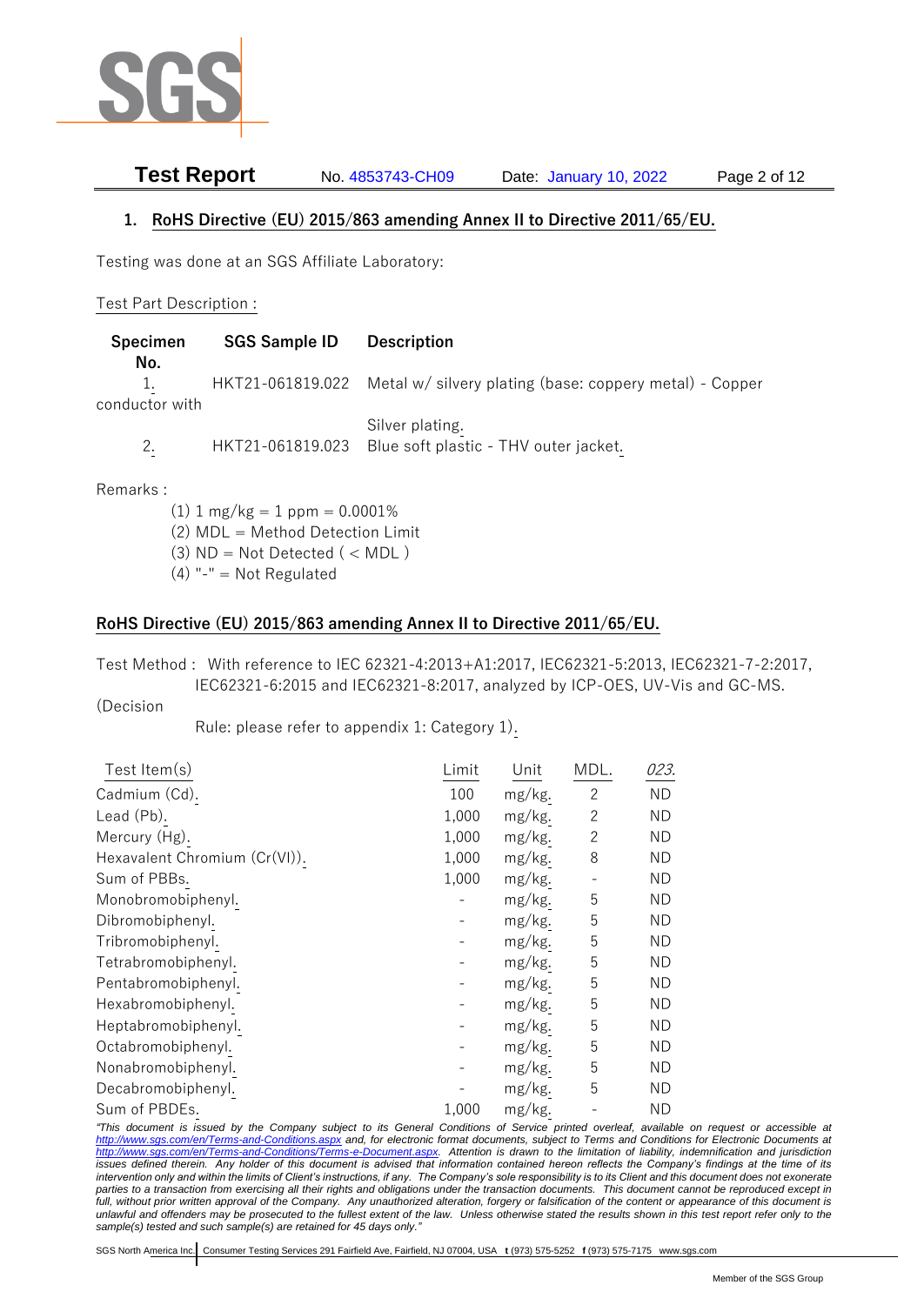

| <b>Test Report</b>       | No. 4853743-CH09         | Date: January 10, 2022 |   |    | Page 3 of 12 |
|--------------------------|--------------------------|------------------------|---|----|--------------|
|                          |                          |                        |   |    |              |
| Monobromodiphenyl ether. | $\overline{\phantom{0}}$ | mg/kg.                 | C | ND |              |
| Dibromodiphenyl ether.   | $\overline{\phantom{0}}$ | mg/kg.                 | ს | ΝD |              |
| Tribromodiphenyl ether.  | $\overline{\phantom{0}}$ | mg/kg.                 | b | ΝD |              |

*"This document is issued by the Company subject to its General Conditions of Service printed overleaf, available on request or accessible at <http://www.sgs.com/en/Terms-and-Conditions.aspx> and, for electronic format documents, subject to Terms and Conditions for Electronic Documents at [http://www.sgs.com/en/Terms-and-Conditions/Terms-e-Document.aspx.](http://www.sgs.com/en/Terms-and-Conditions/Terms-e-Document.aspx) Attention is drawn to the limitation of liability, indemnification and jurisdiction issues defined therein. Any holder of this document is advised that information contained hereon reflects the Company's findings at the time of its intervention only and within the limits of Client's instructions, if any. The Company's sole responsibility is to its Client and this document does not exonerate parties to a transaction from exercising all their rights and obligations under the transaction documents. This document cannot be reproduced except in full, without prior written approval of the Company. Any unauthorized alteration, forgery or falsification of the content or appearance of this document is unlawful and offenders may be prosecuted to the fullest extent of the law. Unless otherwise stated the results shown in this test report refer only to the sample(s) tested and such sample(s) are retained for 45 days only."*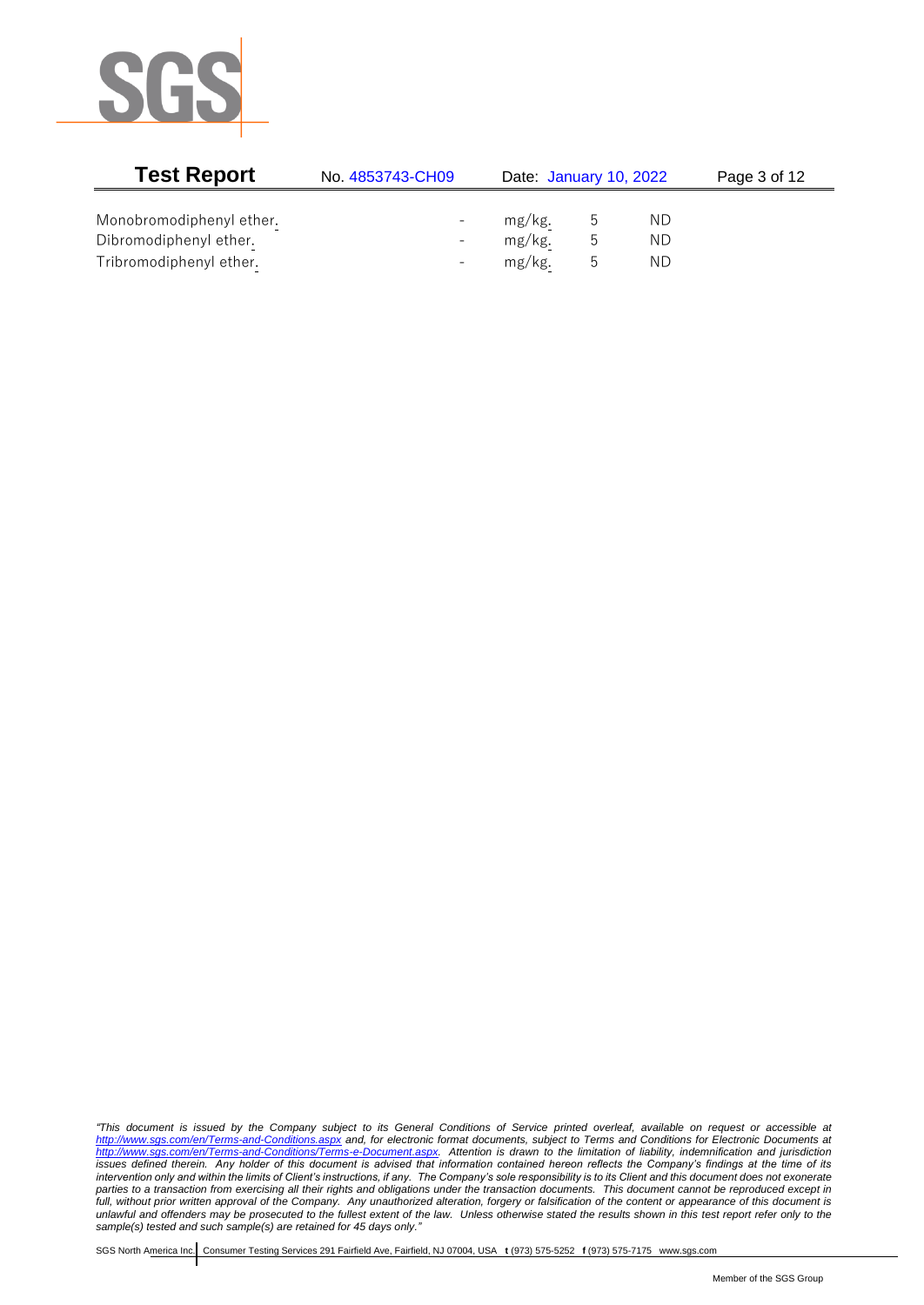

| <b>Test Report</b>                   | No. 4853743-CH09         |        | Date: January 10, 2022 |           | Page 4 of 12 |
|--------------------------------------|--------------------------|--------|------------------------|-----------|--------------|
| Test Item $(s)$                      | Limit                    | Unit   | MDL.                   | 023.      |              |
|                                      |                          |        |                        |           |              |
| Tetrabromodiphenyl ether.            |                          | mg/kg. | 5                      | <b>ND</b> |              |
| Pentabromodiphenyl ether.            |                          | mg/kg. | 5                      | ΝD        |              |
| Hexabromodiphenyl ether.             | -                        | mg/kg. | 5                      | <b>ND</b> |              |
| Heptabromodiphenyl ether.            |                          | mg/kg. | 5                      | ΝD        |              |
| Octabromodiphenyl ether.             | $\overline{\phantom{0}}$ | mg/kg. | 5                      | <b>ND</b> |              |
| Nonabromodiphenyl ether.             | -                        | mg/kg. | 5                      | ΝD        |              |
| Decabromodiphenyl ether.             |                          | mg/kg. | 5                      | ΝD        |              |
| Dibutyl Phthalate (DBP).             | 1,000                    | mg/kg. | 50                     | <b>ND</b> |              |
| Benzylbutyl Phthalate (BBP).         | 1,000                    | mg/kg. | 50                     | ΝD        |              |
| Bis-(2-ethylhexyl) Phthalate (DEHP). | 1,000                    | mg/kg. | 50                     | <b>ND</b> |              |
| Diisobutyl Phthalate (DIBP).         | 1,000                    | mg/kg. | 50                     | ND        |              |

Notes :

(1) The maximum permissible limit is quoted from RoHS Directive (EU) 2015/863. IEC 62321 series is equivalent to EN 62321 series http://www.cenelec.eu/dyn/www/f?p=104:30:1742232870351101::::FSP\_ORG\_ID,FSP\_LANG\_

ID:

1258637,25.

## **RoHS Directive (EU) 2015/863 amending Annex II to Directive 2011/65/EU.**

Test Method : With reference to IEC 62321-4:2013+A1:2017 and IEC62321-5:2013, analyzed by ICP-OES.

> (Decision Rule: please refer to appendix 1: Category 1) With reference to IEC62321-7-1:2015, analyzed by UV-Vis. (Decision Rule: please refer

to

appendix 1: Category 4).

| Test Item $(s)$                                    | Limit | Unit                      | MDL. | 022. |
|----------------------------------------------------|-------|---------------------------|------|------|
| Cadmium (Cd).                                      | 100   | mg/kg.                    |      | ND.  |
| Lead (Pb).                                         | 1.000 | mg/kg.                    |      | ND.  |
| Mercury (Hg).                                      | 1.000 | mg/kg.                    |      | ND.  |
| Hexavalent Chromium $(Cr(VI))\blacktriangledown$ . |       | $\mu$ g/cm <sup>2</sup> . | 0.10 | ND.  |

Notes :

(1) The maximum permissible limit is quoted from RoHS Directive (EU) 2015/863. IEC 62321 series is equivalent to EN 62321 series

http://www.cenelec.eu/dyn/www/f?p=104:30:1742232870351101::::FSP\_ORG\_ID,FSP\_LANG\_

ID:

1258637,25

(2)  $\blacktriangledown$  = a. The sample is positive for Cr(VI) if the Cr(VI) concentration is greater than 0.13  $\mu$ 

*"This document is issued by the Company subject to its General Conditions of Service printed overleaf, available on request or accessible at <http://www.sgs.com/en/Terms-and-Conditions.aspx> and, for electronic format documents, subject to Terms and Conditions for Electronic Documents at [http://www.sgs.com/en/Terms-and-Conditions/Terms-e-Document.aspx.](http://www.sgs.com/en/Terms-and-Conditions/Terms-e-Document.aspx) Attention is drawn to the limitation of liability, indemnification and jurisdiction issues defined therein. Any holder of this document is advised that information contained hereon reflects the Company's findings at the time of its intervention only and within the limits of Client's instructions, if any. The Company's sole responsibility is to its Client and this document does not exonerate*  parties to a transaction from exercising all their rights and obligations under the transaction documents. This document cannot be reproduced except in *full, without prior written approval of the Company. Any unauthorized alteration, forgery or falsification of the content or appearance of this document is unlawful and offenders may be prosecuted to the fullest extent of the law. Unless otherwise stated the results shown in this test report refer only to the sample(s) tested and such sample(s) are retained for 45 days only."*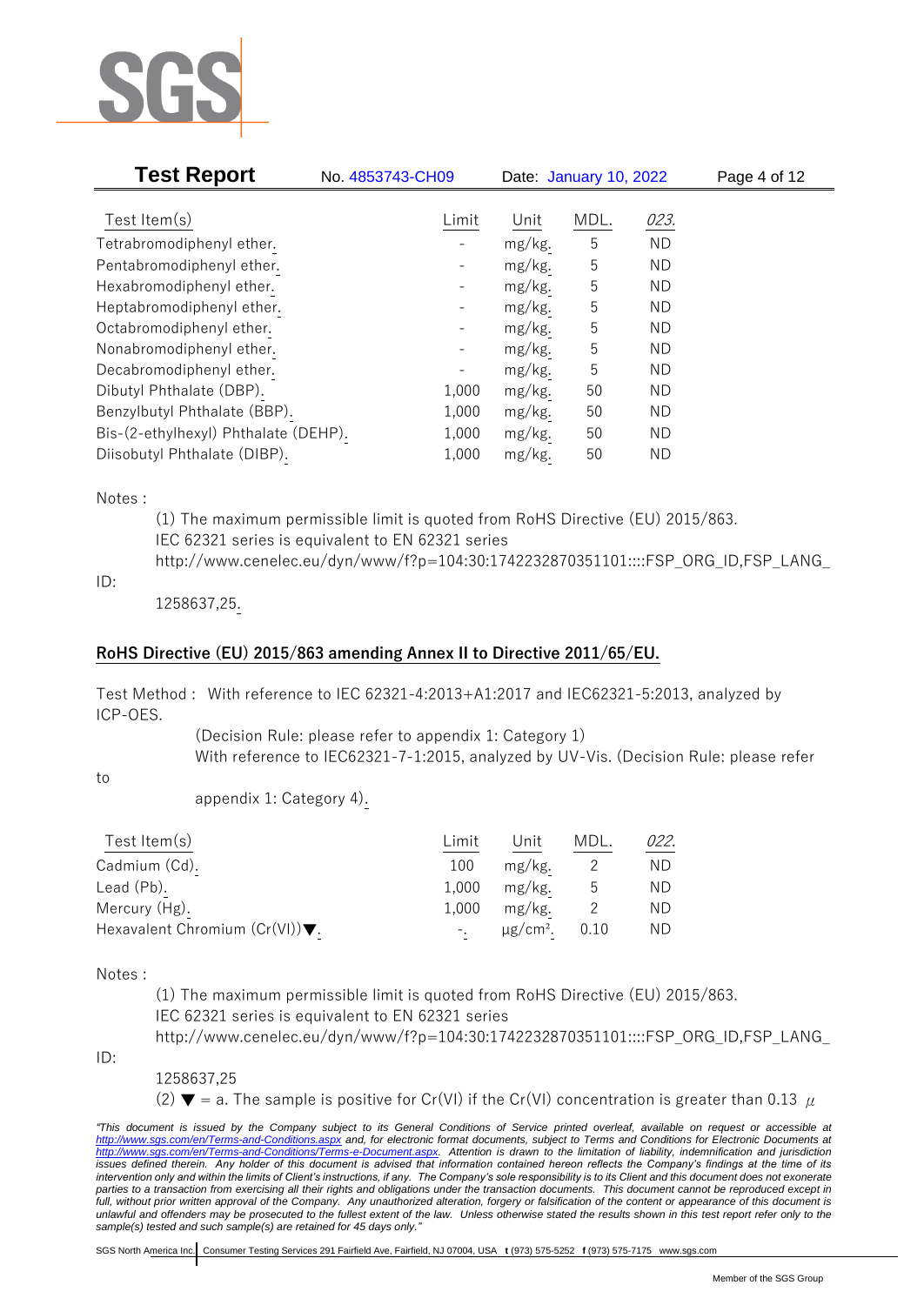

**Test Report** No. 4853743-CH09 Date: January 10, 2022 Page 5 of 12

g/cm2. The

sample coating is considered to contain Cr(VI)

b. The sample is negative for Cr(VI) if Cr(VI) is ND (concentration less than 0.10  $\mu$  g/cm2).

The coating is

considered a non-Cr(VI) based coating

c. The result between 0.10  $\mu$  g/cm2 and 0.13  $\mu$  g/cm2 is considered to be

inconclusive - unavoidable

coating variations may influence the determination

*"This document is issued by the Company subject to its General Conditions of Service printed overleaf, available on request or accessible at <http://www.sgs.com/en/Terms-and-Conditions.aspx> and, for electronic format documents, subject to Terms and Conditions for Electronic Documents at [http://www.sgs.com/en/Terms-and-Conditions/Terms-e-Document.aspx.](http://www.sgs.com/en/Terms-and-Conditions/Terms-e-Document.aspx) Attention is drawn to the limitation of liability, indemnification and jurisdiction issues defined therein. Any holder of this document is advised that information contained hereon reflects the Company's findings at the time of its intervention only and within the limits of Client's instructions, if any. The Company's sole responsibility is to its Client and this document does not exonerate parties to a transaction from exercising all their rights and obligations under the transaction documents. This document cannot be reproduced except in full, without prior written approval of the Company. Any unauthorized alteration, forgery or falsification of the content or appearance of this document is unlawful and offenders may be prosecuted to the fullest extent of the law. Unless otherwise stated the results shown in this test report refer only to the sample(s) tested and such sample(s) are retained for 45 days only."*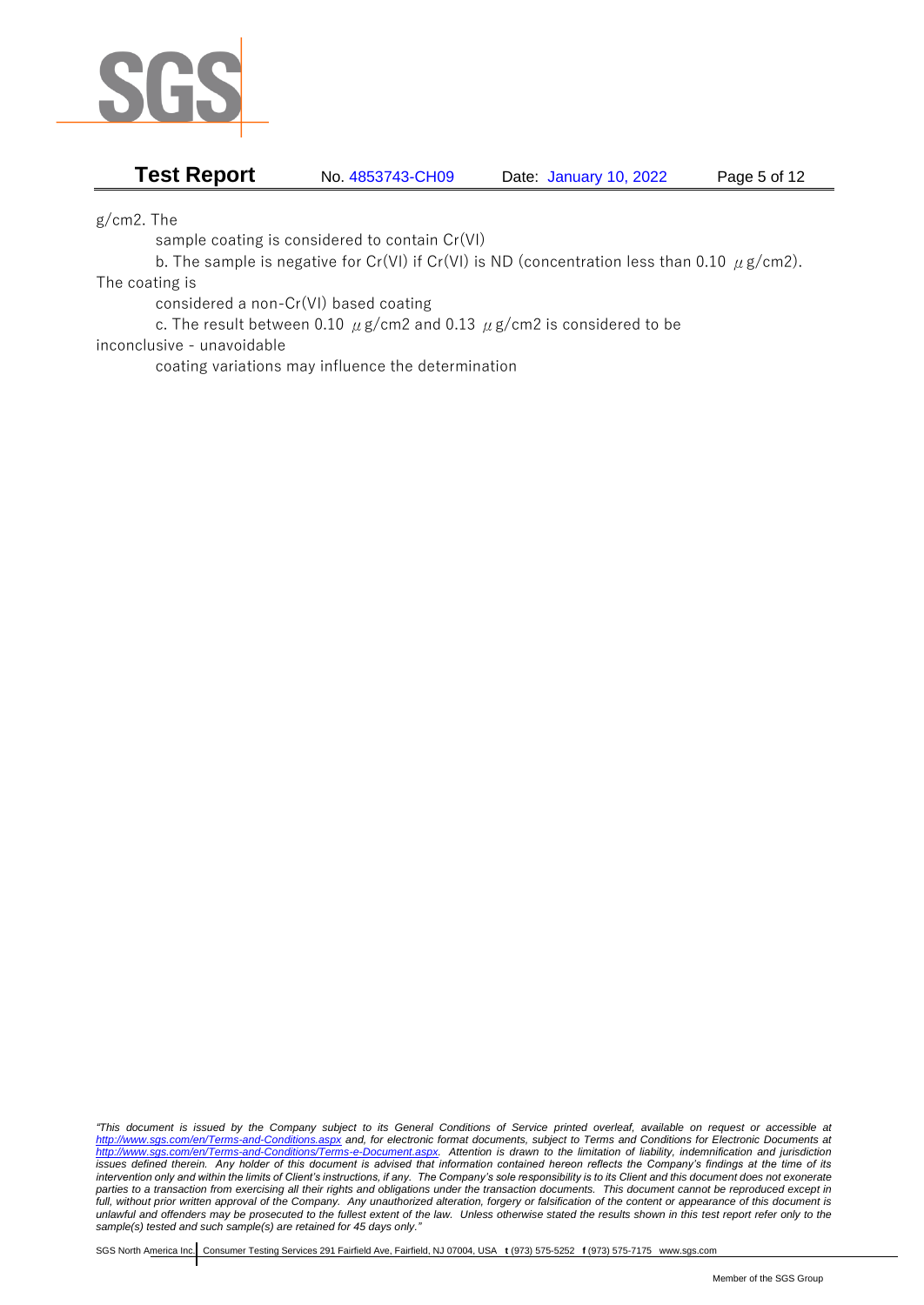

# **Test Report** No. 4853743-CH09 Date: January 10, 2022 Page 6 of 12

Information on storage conditions and production date of the tested sample is unavailable and

Cr(VI) results represent status of the sample at the time of testing..

## **2. Halogen.**

Test Method : With reference to EN 14582:2016, analysis was performed by IC..

| Test Item $(s)$ | Limit          | Unit   | MDL. | 023.   |
|-----------------|----------------|--------|------|--------|
| Fluorine (F).   | $\blacksquare$ | mg/kg. | 50   | 400000 |
| Chlorine (CI).  |                | mg/kg. | 50   | ΝD     |
| Bromine (Br).   |                | mg/kg. | 50   | ΝD     |
| lodine (I).     | $\sim$         | mg/kg. | 50   | ΝD     |

Notes :

thus

(1) The measurement report of the expanded uncertainty with confident level 95% by coverage factor

k=2, is 20% for each analyte of Fluorine, Chlorine, Bromine and Iodine..

*"This document is issued by the Company subject to its General Conditions of Service printed overleaf, available on request or accessible at <http://www.sgs.com/en/Terms-and-Conditions.aspx> and, for electronic format documents, subject to Terms and Conditions for Electronic Documents at [http://www.sgs.com/en/Terms-and-Conditions/Terms-e-Document.aspx.](http://www.sgs.com/en/Terms-and-Conditions/Terms-e-Document.aspx) Attention is drawn to the limitation of liability, indemnification and jurisdiction issues defined therein. Any holder of this document is advised that information contained hereon reflects the Company's findings at the time of its intervention only and within the limits of Client's instructions, if any. The Company's sole responsibility is to its Client and this document does not exonerate parties to a transaction from exercising all their rights and obligations under the transaction documents. This document cannot be reproduced except in full, without prior written approval of the Company. Any unauthorized alteration, forgery or falsification of the content or appearance of this document is unlawful and offenders may be prosecuted to the fullest extent of the law. Unless otherwise stated the results shown in this test report refer only to the sample(s) tested and such sample(s) are retained for 45 days only."*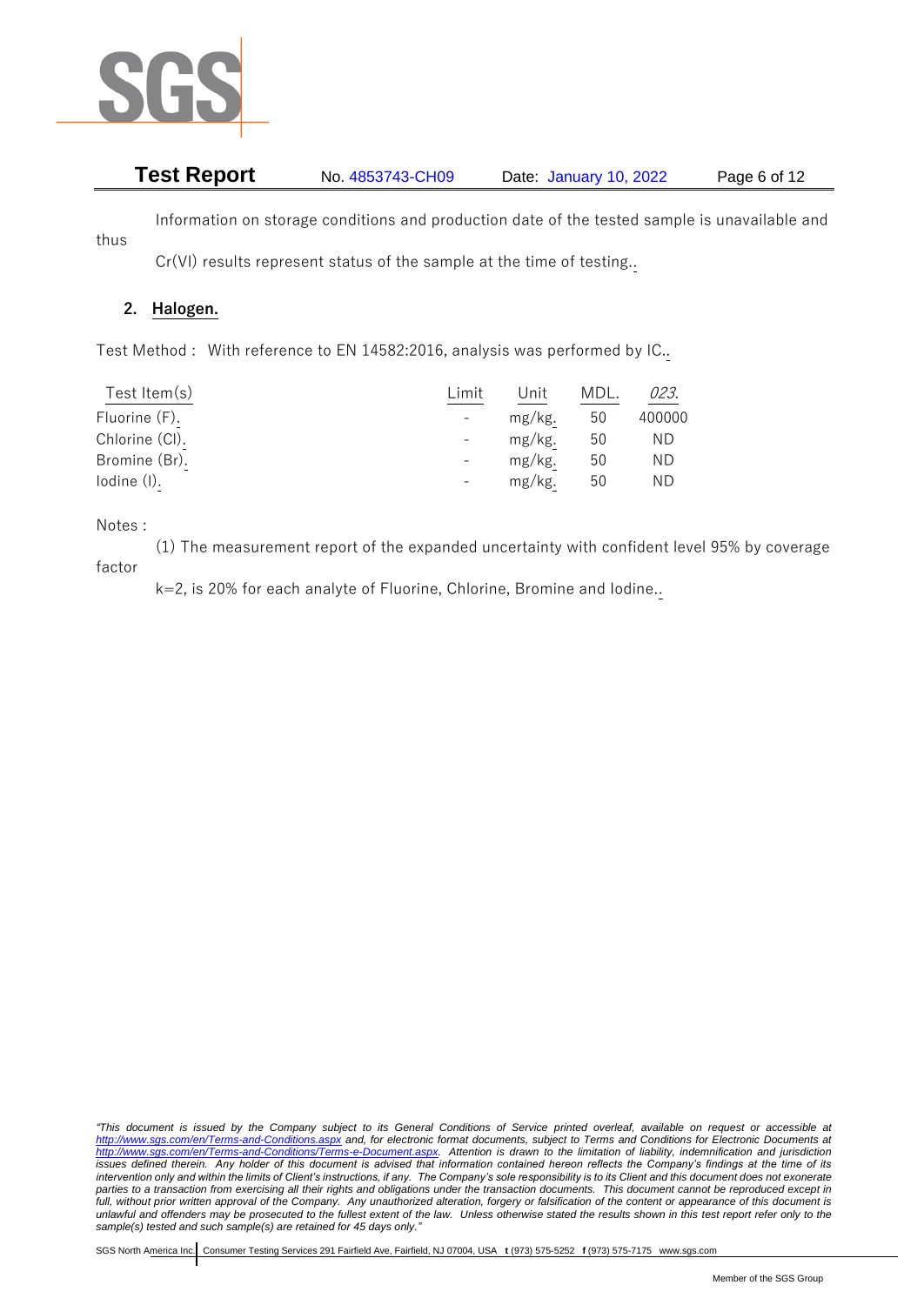

**Test Report** No. 4853743-CH09 Date: January 10, 2022 Page 7 of 12

### Appendix 1

| Category                | Decision Rule Statement                                                                                                                                                                                                                                                                                                                                                                                                                                                                                                                                                                                                                                                                                                                                                                                                                                                                                                                                                                                                                                                                                                                                                                                                                                                                                                                                                                                                                                                                                                       |
|-------------------------|-------------------------------------------------------------------------------------------------------------------------------------------------------------------------------------------------------------------------------------------------------------------------------------------------------------------------------------------------------------------------------------------------------------------------------------------------------------------------------------------------------------------------------------------------------------------------------------------------------------------------------------------------------------------------------------------------------------------------------------------------------------------------------------------------------------------------------------------------------------------------------------------------------------------------------------------------------------------------------------------------------------------------------------------------------------------------------------------------------------------------------------------------------------------------------------------------------------------------------------------------------------------------------------------------------------------------------------------------------------------------------------------------------------------------------------------------------------------------------------------------------------------------------|
| 1                       | The decision rule for conformity reporting is based on the non-binary statement with quard band (is<br>equal to the expanded measurement uncertainty with a 95% coverage probability, w = U95) in<br>ILAC-G8:09/2019 Clause 4.2.3.<br>"Pass - the measured value is within (or below / above) the acceptance limit, where the<br>А.<br>acceptance limit is below / above to the quard band," or "Pass - The measured values were<br>observed in tolerance at the points tested. The specific false accept risk is up to 2.5%.".<br>"Conditional Pass - The measured values were observed in tolerance at the points tested.<br><b>B</b><br>However, a portion of the expanded measurement uncertainty intervals about one or more<br>measured values exceeded / out of tolerance. When the measured result is close to the<br>tolerance, the specific false accept risk is up to 50%.".<br>"Conditional Fail - One or more measured values were observed out of tolerance at the<br>$C_{n}$<br>points tested. However, a portion of the expanded measurement uncertainty intervals about<br>one or more measured values were in tolerance. When the measured result is close to the<br>tolerance, the specific false reject risk is up to 50%.".<br>"Fail - the measured value is out of (or below / above) the tolerance limit added / subtracted<br>D.<br>to the quard band." or "Fail - One or more measured values were observed out of tolerance<br>at the points tested". The specific false reject risk is up to 2.5%. |
| $\overline{2}$          | The decision rule for conformity reporting is based on BS EN 1811:2011+A1:2015: Reference test<br>method for release of nickel from all post assemblies which are inserted into pierced parts of the<br>human body and articles intended to come into direct and prolonged contact with the skin in<br>Section 9.2 interpretation of results.                                                                                                                                                                                                                                                                                                                                                                                                                                                                                                                                                                                                                                                                                                                                                                                                                                                                                                                                                                                                                                                                                                                                                                                 |
| $\overline{3}$          | The decision rule for conformity reporting is based on the general consideration of simple<br>acceptance as stated in ISO/IEC Guide 98-3: "Uncertainty of measurement - Part 3: Guide to the<br>expression of uncertainty in measurement (GUM 1995)", and more specifically for analytical<br>measurements to the EURACHEM/CITAC Guide 2012 "Quantifying Uncertainty in Analytical<br>Measurement *                                                                                                                                                                                                                                                                                                                                                                                                                                                                                                                                                                                                                                                                                                                                                                                                                                                                                                                                                                                                                                                                                                                           |
| 4                       | The decision rule for conformity reporting is according to the IEC 62321-7-1 Edition 1.0 2015-09<br>Section 7: Table 1-(comparison to standard and interpretation of result)                                                                                                                                                                                                                                                                                                                                                                                                                                                                                                                                                                                                                                                                                                                                                                                                                                                                                                                                                                                                                                                                                                                                                                                                                                                                                                                                                  |
| 5                       | The decision rule for conformity reporting is according to the IEC 62321-3-1 Edition 1.0 2013-06<br>Annex A.3 interpretation of result.                                                                                                                                                                                                                                                                                                                                                                                                                                                                                                                                                                                                                                                                                                                                                                                                                                                                                                                                                                                                                                                                                                                                                                                                                                                                                                                                                                                       |
| 6                       | The decision rule for conformity reporting is according to the GB/T 26125-2011 Annex A to H                                                                                                                                                                                                                                                                                                                                                                                                                                                                                                                                                                                                                                                                                                                                                                                                                                                                                                                                                                                                                                                                                                                                                                                                                                                                                                                                                                                                                                   |
| 7                       | The decision rule for conformity reporting is according to the requested specification or standard<br>(ASTM F963-17 section 4.3.5)                                                                                                                                                                                                                                                                                                                                                                                                                                                                                                                                                                                                                                                                                                                                                                                                                                                                                                                                                                                                                                                                                                                                                                                                                                                                                                                                                                                            |
| $\overline{\mathbf{8}}$ | The decision rule for conformity reporting is according to the requested specification or standard<br>(AS/NZS ISO 8124 Part 3 section 4.2)                                                                                                                                                                                                                                                                                                                                                                                                                                                                                                                                                                                                                                                                                                                                                                                                                                                                                                                                                                                                                                                                                                                                                                                                                                                                                                                                                                                    |
| Remark                  | If the decision rule is not feasible to be used and the uncertainty of the result is able to be provided.<br>the uncertainty range of the result will be shown in the report. Otherwise, only result will be shown<br>in the report.                                                                                                                                                                                                                                                                                                                                                                                                                                                                                                                                                                                                                                                                                                                                                                                                                                                                                                                                                                                                                                                                                                                                                                                                                                                                                          |

*"This document is issued by the Company subject to its General Conditions of Service printed overleaf, available on request or accessible at <http://www.sgs.com/en/Terms-and-Conditions.aspx> and, for electronic format documents, subject to Terms and Conditions for Electronic Documents at [http://www.sgs.com/en/Terms-and-Conditions/Terms-e-Document.aspx.](http://www.sgs.com/en/Terms-and-Conditions/Terms-e-Document.aspx) Attention is drawn to the limitation of liability, indemnification and jurisdiction issues defined therein. Any holder of this document is advised that information contained hereon reflects the Company's findings at the time of its intervention only and within the limits of Client's instructions, if any. The Company's sole responsibility is to its Client and this document does not exonerate parties to a transaction from exercising all their rights and obligations under the transaction documents. This document cannot be reproduced except in full, without prior written approval of the Company. Any unauthorized alteration, forgery or falsification of the content or appearance of this document is unlawful and offenders may be prosecuted to the fullest extent of the law. Unless otherwise stated the results shown in this test report refer only to the sample(s) tested and such sample(s) are retained for 45 days only."*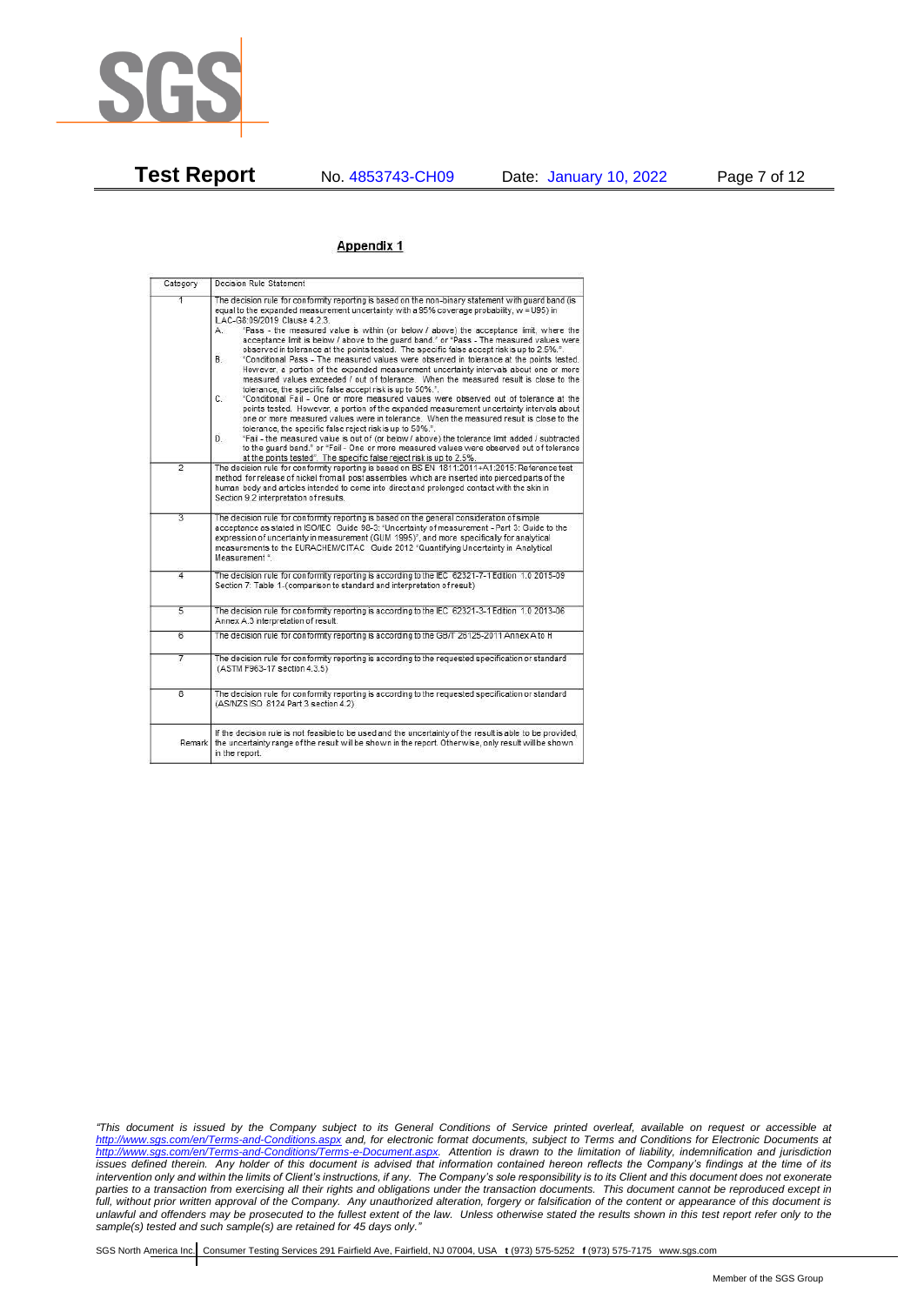

| <b>Test Report</b> | No. 4853743-CH09 | Date: January 10, 2022 | Page 8 of 12 |
|--------------------|------------------|------------------------|--------------|
|                    |                  |                        |              |

Flowchart:



Note : 1) Boiling water test method was also performed for the analysis of Cr (VI) in metal sample. 2) The polymeric samples were dissolved totally by pre-conditioning method according to above flow chat for Cd, Pb and Hg contents analysis

| Operator:      | Chiu Kan Yuen/ Tang Koon Pang (Acid digestion) |
|----------------|------------------------------------------------|
|                | Chiu Kan Yuen (Dry Ashing)                     |
|                | Nick Liu (Hexavalent Chromium)                 |
|                | Kent Wan (PBBs and PBDEs)                      |
| Section Chief: | Chan Chun Kit, Dickson                         |

*"This document is issued by the Company subject to its General Conditions of Service printed overleaf, available on request or accessible at <http://www.sgs.com/en/Terms-and-Conditions.aspx> and, for electronic format documents, subject to Terms and Conditions for Electronic Documents at [http://www.sgs.com/en/Terms-and-Conditions/Terms-e-Document.aspx.](http://www.sgs.com/en/Terms-and-Conditions/Terms-e-Document.aspx) Attention is drawn to the limitation of liability, indemnification and jurisdiction issues defined therein. Any holder of this document is advised that information contained hereon reflects the Company's findings at the time of its intervention only and within the limits of Client's instructions, if any. The Company's sole responsibility is to its Client and this document does not exonerate*  parties to a transaction from exercising all their rights and obligations under the transaction documents. This document cannot be reproduced except in *full, without prior written approval of the Company. Any unauthorized alteration, forgery or falsification of the content or appearance of this document is unlawful and offenders may be prosecuted to the fullest extent of the law. Unless otherwise stated the results shown in this test report refer only to the sample(s) tested and such sample(s) are retained for 45 days only."*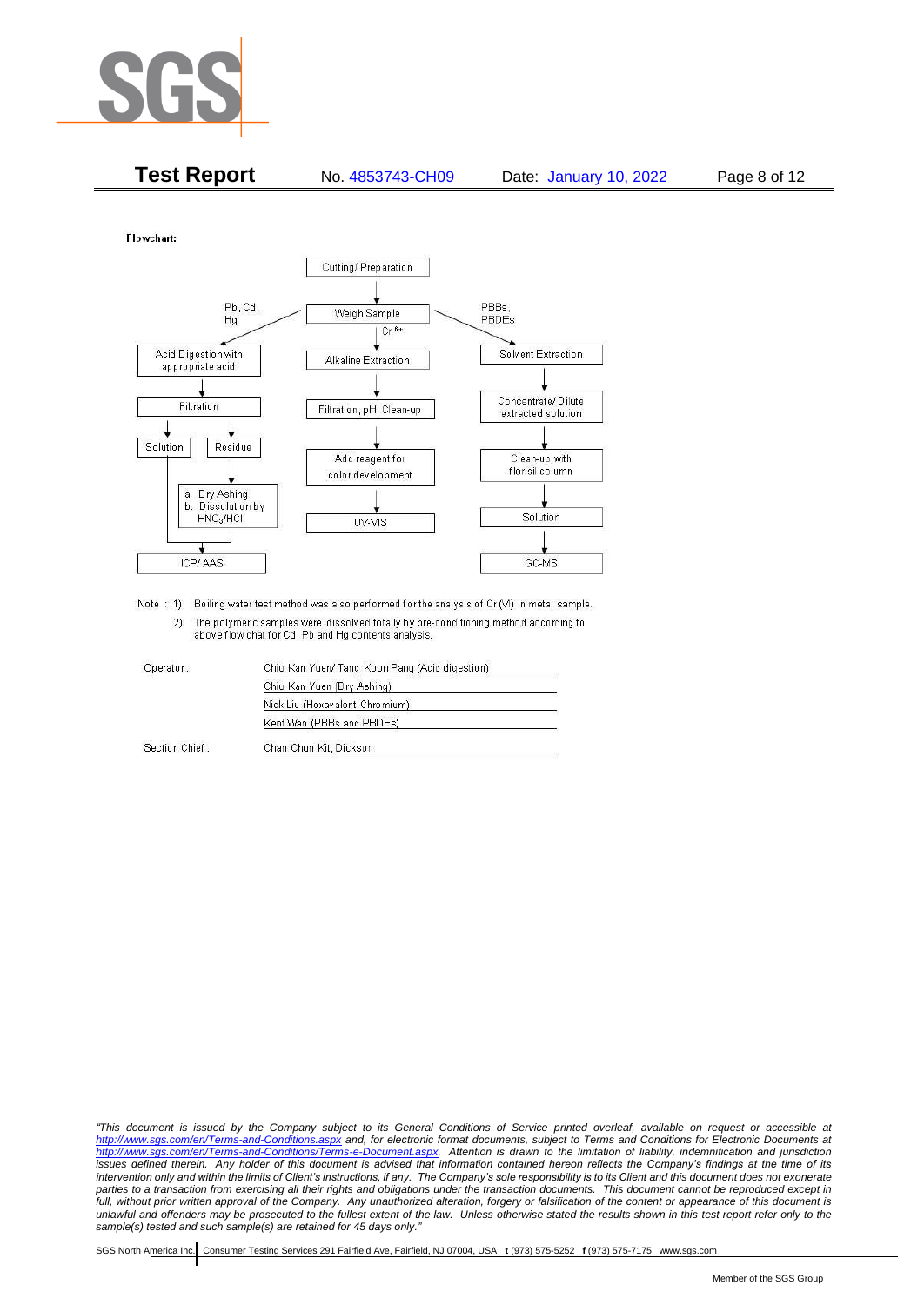

# **Test Report** No. 4853743-CH09 Date: January 10, 2022 Page 9 of 12

#### **Flowchart for Phthalates measurement**

Method: IEC 62321-8:2017



Tested by Checked by Lumpy Lee

Edmund Kwan

*"This document is issued by the Company subject to its General Conditions of Service printed overleaf, available on request or accessible at <http://www.sgs.com/en/Terms-and-Conditions.aspx> and, for electronic format documents, subject to Terms and Conditions for Electronic Documents at [http://www.sgs.com/en/Terms-and-Conditions/Terms-e-Document.aspx.](http://www.sgs.com/en/Terms-and-Conditions/Terms-e-Document.aspx) Attention is drawn to the limitation of liability, indemnification and jurisdiction issues defined therein. Any holder of this document is advised that information contained hereon reflects the Company's findings at the time of its intervention only and within the limits of Client's instructions, if any. The Company's sole responsibility is to its Client and this document does not exonerate*  parties to a transaction from exercising all their rights and obligations under the transaction documents. This document cannot be reproduced except in *full, without prior written approval of the Company. Any unauthorized alteration, forgery or falsification of the content or appearance of this document is unlawful and offenders may be prosecuted to the fullest extent of the law. Unless otherwise stated the results shown in this test report refer only to the sample(s) tested and such sample(s) are retained for 45 days only."*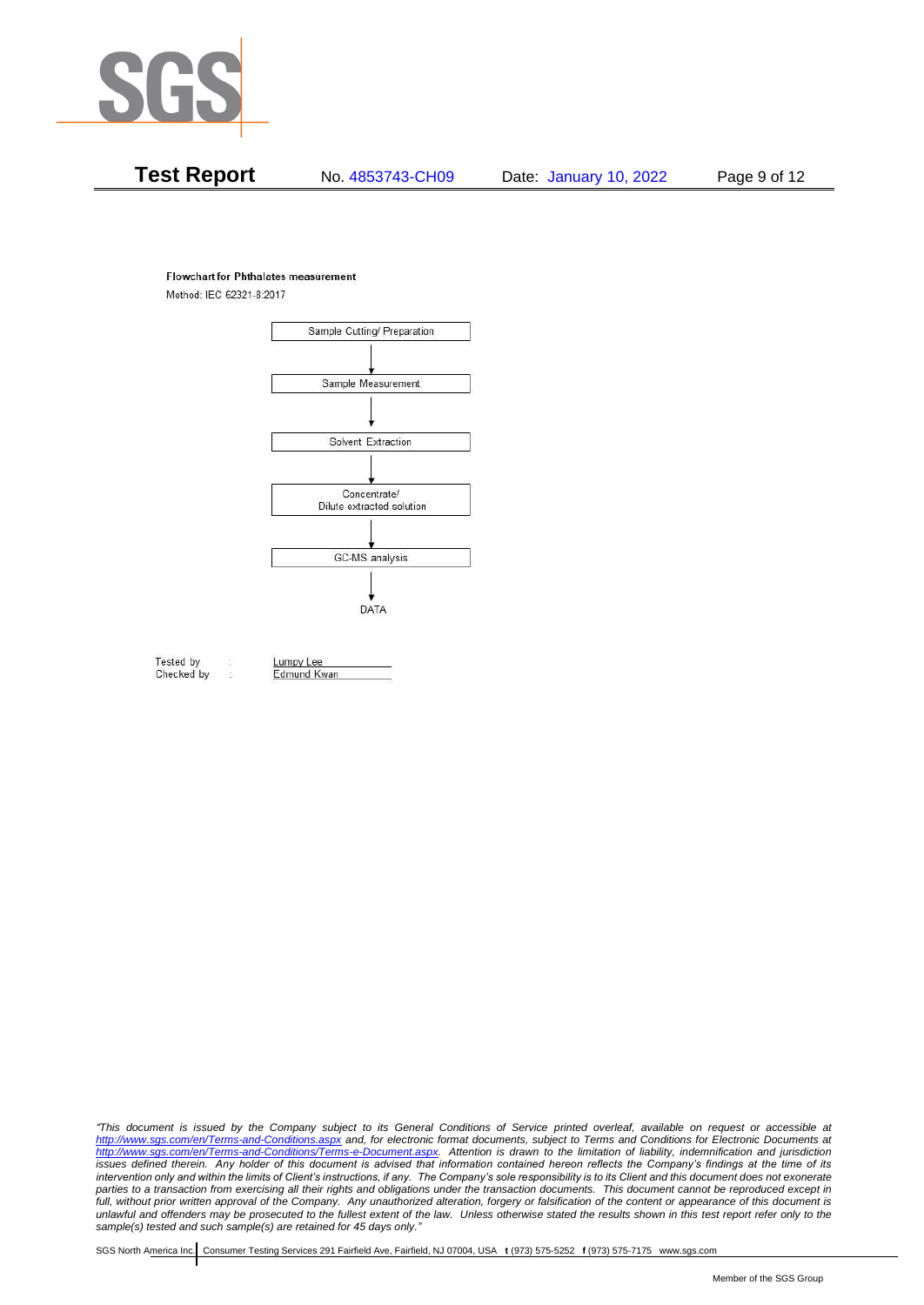

**Test Report** No. 4853743-CH09 Date: January 10, 2022 Page 10 of 12

Flowchart of IEC 62321 for metal analysis



The metallic samples were dissolved totally by pre-conditioning method according to above flow chart for Cd, Pb and Hg contents analysis.

| Operator:      | Nick Liu (Hexavalent Chromium)                  |  |
|----------------|-------------------------------------------------|--|
|                | Tang Koon Pang / Chiu Kan Yuen (Acid digestion) |  |
| Section Chief: | Chan Chun Kit, Dickson                          |  |

*"This document is issued by the Company subject to its General Conditions of Service printed overleaf, available on request or accessible at <http://www.sgs.com/en/Terms-and-Conditions.aspx> and, for electronic format documents, subject to Terms and Conditions for Electronic Documents at [http://www.sgs.com/en/Terms-and-Conditions/Terms-e-Document.aspx.](http://www.sgs.com/en/Terms-and-Conditions/Terms-e-Document.aspx) Attention is drawn to the limitation of liability, indemnification and jurisdiction issues defined therein. Any holder of this document is advised that information contained hereon reflects the Company's findings at the time of its intervention only and within the limits of Client's instructions, if any. The Company's sole responsibility is to its Client and this document does not exonerate parties to a transaction from exercising all their rights and obligations under the transaction documents. This document cannot be reproduced except in full, without prior written approval of the Company. Any unauthorized alteration, forgery or falsification of the content or appearance of this document is unlawful and offenders may be prosecuted to the fullest extent of the law. Unless otherwise stated the results shown in this test report refer only to the sample(s) tested and such sample(s) are retained for 45 days only."*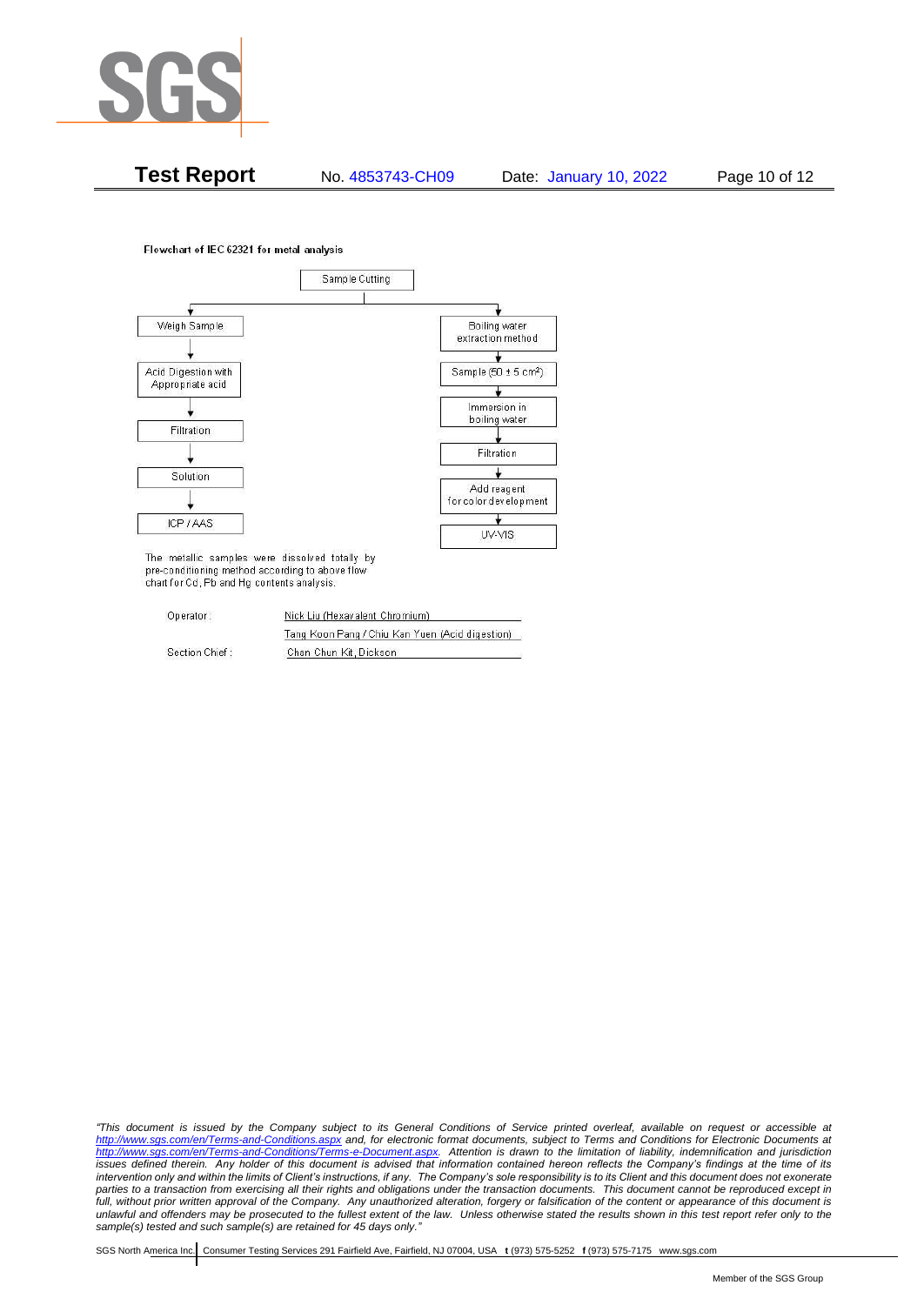

# **Test Report** No. 4853743-CH09 Date: January 10, 2022 Page 11 of 12

#### **Flowchart for Halogen Free Test**

Method: BS EN14582:2016



Operator: Supervisor: Tang Ying Sam Chan Chun Kit (Dickson)

*"This document is issued by the Company subject to its General Conditions of Service printed overleaf, available on request or accessible at <http://www.sgs.com/en/Terms-and-Conditions.aspx> and, for electronic format documents, subject to Terms and Conditions for Electronic Documents at [http://www.sgs.com/en/Terms-and-Conditions/Terms-e-Document.aspx.](http://www.sgs.com/en/Terms-and-Conditions/Terms-e-Document.aspx) Attention is drawn to the limitation of liability, indemnification and jurisdiction issues defined therein. Any holder of this document is advised that information contained hereon reflects the Company's findings at the time of its intervention only and within the limits of Client's instructions, if any. The Company's sole responsibility is to its Client and this document does not exonerate parties to a transaction from exercising all their rights and obligations under the transaction documents. This document cannot be reproduced except in full, without prior written approval of the Company. Any unauthorized alteration, forgery or falsification of the content or appearance of this document is unlawful and offenders may be prosecuted to the fullest extent of the law. Unless otherwise stated the results shown in this test report refer only to the sample(s) tested and such sample(s) are retained for 45 days only."*